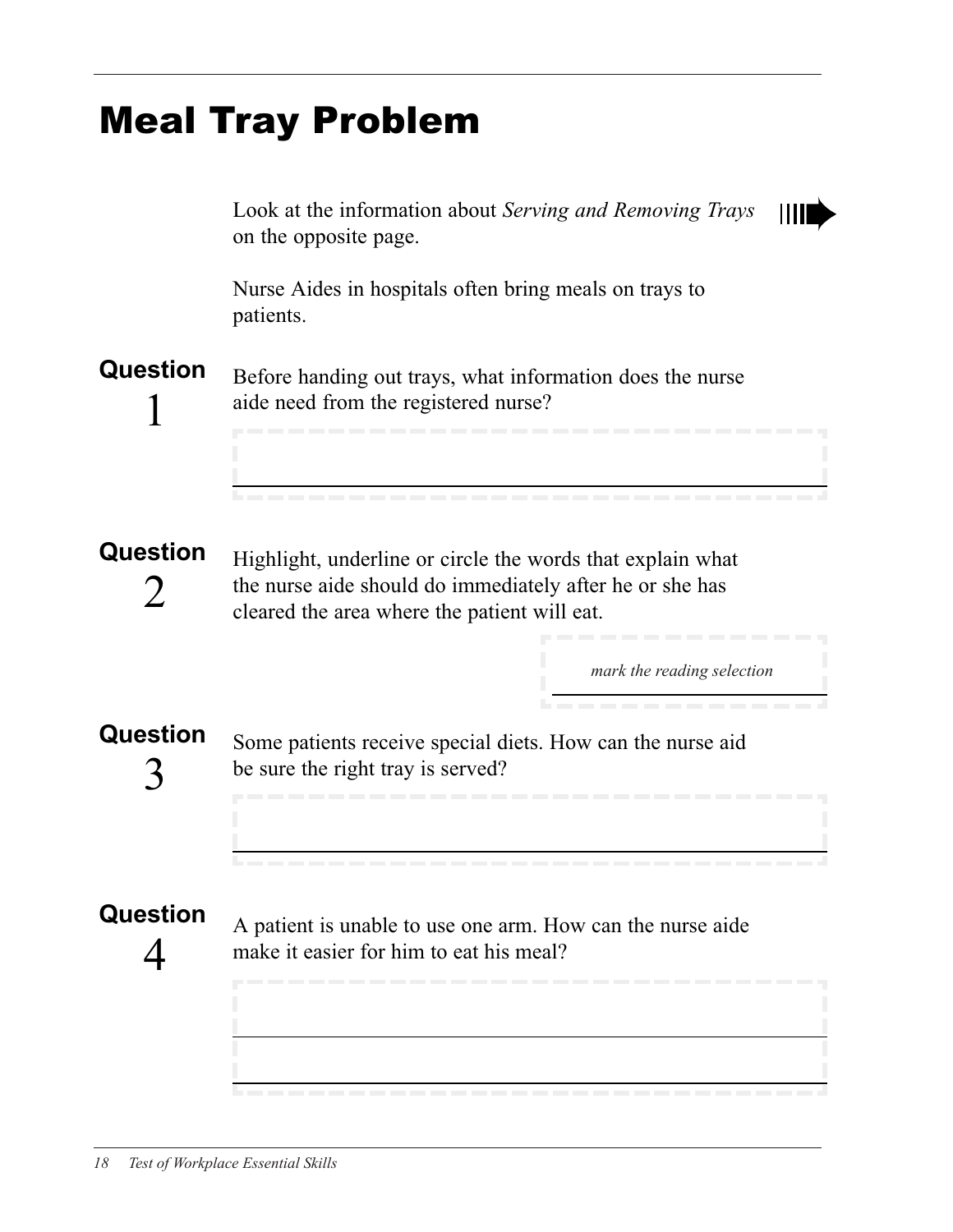#### SERVING AND REMOVING TRAYS

### Procedure:

### Rationale:

- Clutter may cause patient's belongings to 1. Clear the area where the patient will eat.
- 2. Check the tray for spilled liquids, missing items, or ordered food that is missing.
- 3. Compare the name on the tray to the name on patient's identification bracelet.
- 4. Place the tray so that it faces the patient, and remove the food covers.
- 5. Open milk cartons and cereal boxes, butter toast, cut up meat, and otherwise assist as necessary.

fall or become misplaced. The tray should be

complete, orderly and tidy so that eating can be enjoyable.

Avoid serving the tray to wrong patient.

Positioning the tray and removing the covers allows easy access for the patient.

Not all patients find it easy to perform these tasks.

#### NOTE THE FOLLOWING

- 1. Be sure patient is properly positioned for eating.
- 2. Note foods the patient ate (was appetite good, were there certain foods he did not like?).
- 3. If a patient is to have his intake recorded, be sure to record same before removing tray.
- 4. Remove tray when patient is finished eating and leave the area tidy.
- 5. Always check with the registered nurse prior to serving. Some patients may be scheduled for surgery or tests.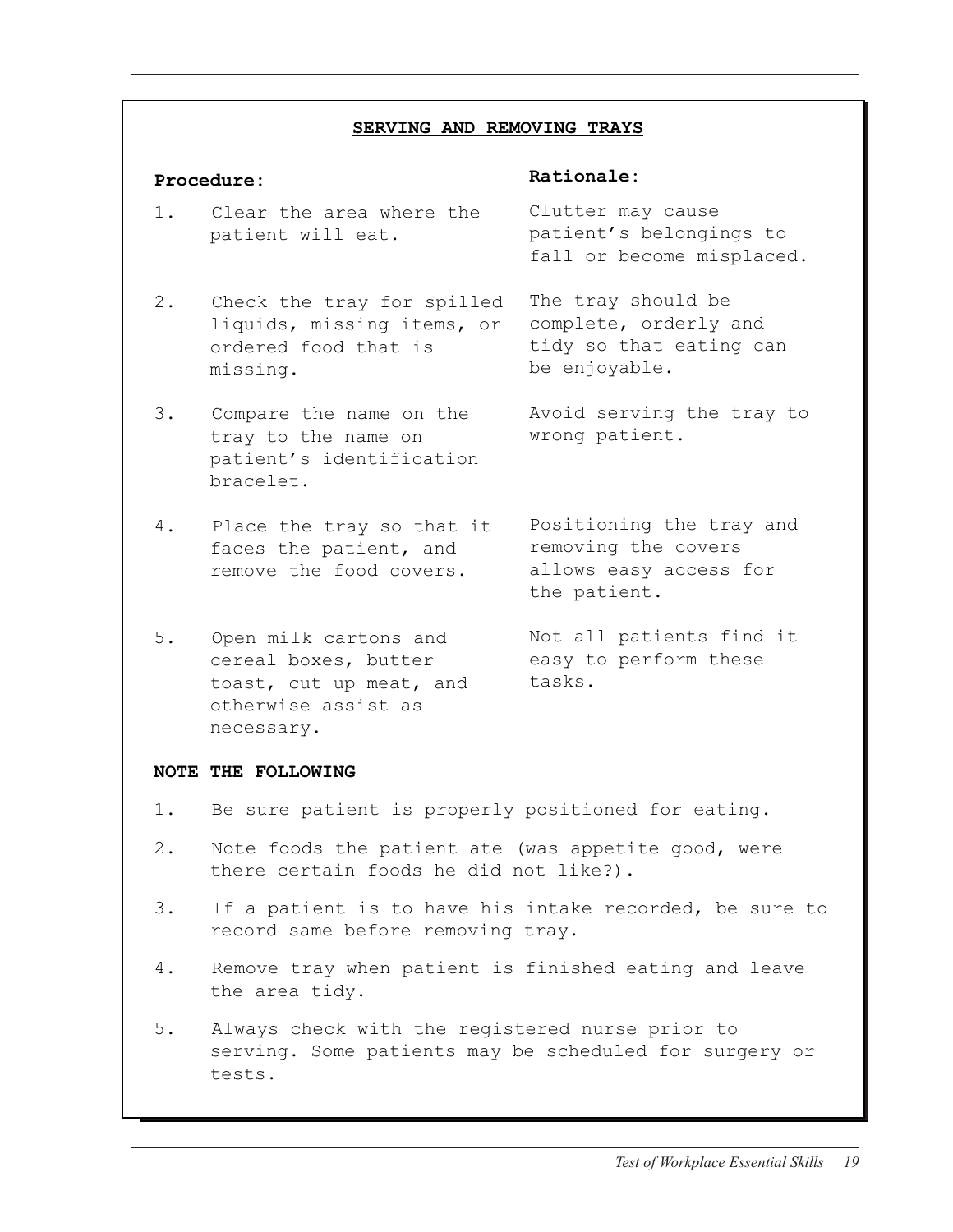# Answers - Meal Tray Problem

- 1. Before handing out trays, what information does the nurse aide need from the registered nurse? The nurse aide needs to check if the patient is scheduled for tests or surgery.
- 2. Highlight, underline or circle the words that explain what to do after the nurse aide clears the area where the patient will eat. The second procedure should be marked 2. Check the tray for spilled . . . **2. Check the tray for spilled . . .**
- 3. Some patients receive special diets. How can the nurse aid be sure the right tray is served? The nurse aid must compare the name on the tray with the name on the patient's ID bracelet.
- 4. A patient is unable to use one arm. How can the nurse aide make it easier for him  *4. A patient is unable to use one arm. How can the nurse aide make it easier for him*  to eat his meal?  *to eat his meal?*

The aide can open milk cartons, cereal boxes, etc. to make it easier for the **The aide can open milk coartons, cereal boxes, etc. to make it easier for the**  patient (Procedure 5).  **patient (Procedure 5).**

### How are test items developed? **How are test items developed?**

actual workplaces during job analysis or occupational profiling. Test items are actual workplaces during job analysis or occupational profiling. Test items built around tasks which would naturally arise from using the document. The stimulus documents for all TOWES problem sets are taken from

Workplace reading tasks tend to be 'reading to do' rather than 'reading to Workplace reading tasks tend to be 'reading to do' than 'reading to learn.' The documents which workers use for these tasks are often complex learn.' The documents which workers use for these tasks are often complex with information appearing in combined, nested and intersecting lists. with information appearing in combined, nested and intersecting lists. For For example, in the 'Meal Tray' problem, the test taker must be aware of example, in the 'Meal Tray' problem, the test taker must be aware of the the 'loosely defined' table structure which comprises the first half of the 'loosely defined' table structure which comprises the first half of the document. Understanding the information about 'Procedure' and 'Rationale' document. Understanding the information about 'Procedure' and 'Rationale' requires knowledge of how row and column information relate to each other requires knowledge of how row and column information relate to each other in a combined list.

Some TOWES problem sets are presented on double-width paper which allows us to include test items that use more than one document of multi-page allows us to include test items that use more than one document or multi-documents. These items force selective reading strategies and demand higherpage documents. These items force selective reading strategies and demand level search skills. For an example, please see the 'Princess Cruises' problem set on pages 32-35 in this booklet.